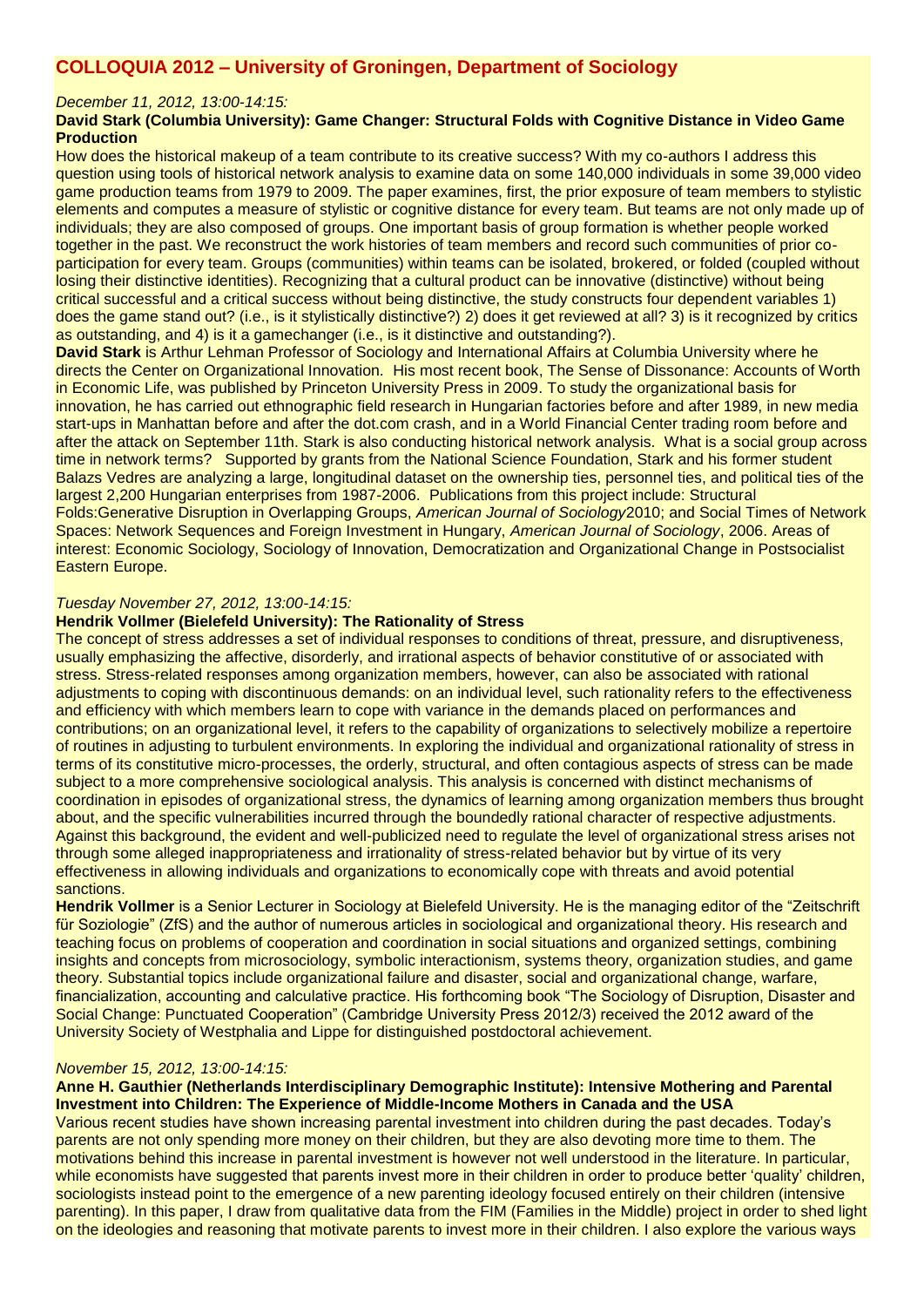in which parents invest in their children as well as the tradeoffs that this investment entails for parents themselves and for the families' standard-of-living.

**Anne H. Gauthier** is senior researcher at the Netherlands Interdisciplinary Demographic Institute (NIDI) and full professor of sociology at the University of Calgary. Her research interests include comparative children well-being, parental investment into children, and family policy. The paper presented today is done in collaboration with Dr. Shelley Pacholok, University of British Columbia at Okanagan.

#### *November 6, 2012, 13:00-14:15:*

#### **Francesca Giardini (Institute of Cognitive Sciences and Technologies, CNR – Rome, Italy): Reputation Management in Laboratory Experiments and Artificial Settings**

If one were to enumerate the most influential and universal social behaviors in human societies, gossip would undoubtedly be one of them. Reputation spreading is fundamental for partner selection, social control, and coalition formation, but it plays also a role in social comparison (Wert and Salovey, 2004), and group cohesion (Gluckman, 1963), just to name some of its main functions. In evolutionary terms, indirect reciprocity sustained by reputational concerns has been proven to be effective, both in laboratory experiments (Wedekind and Milinski, 2000; Rockenbach and Milinski, 2006; Engelmann and Fischbacher, 2009), and in simulation settings (Nowak & Sigmund, 1998). Moreover, evolutionary psychologists claim that reputation had implications for individuals' fitness-relevant actions in primitive societies (Barkow, 1992; Dunbar, 1996), in which good reputation was essential for survival. In this talk, I will focus on two distinct but complementary aspects of reputation: the cognitive mechanisms for reputation management and the dynamics of reputation transmission. First, I will present results from two experimental studies in which, using an economic game, we observed a sensitivity to gain a good reputation, also in an anonymous setting. Our results complement previous work on implicit reputational cues as a proximal explanation for cooperative choices. In the second part of the talk, I will present an agent-based simulation model in which we investigated the effects of informational cheating in a market-like scenario. Our results show that manipulating the source of information when reputation can be used to lie is an effective strategy to prevent cooperation from collapsing, and to foster exchanges also for high percentages of cheaters in the population.

**Francesca Giardini** received her PhD in Cognitive Science from the University of Siena (Italy). She currently works at the Institute of Cognitive Sciences and Technologies (National Research Council of Italy) in Rome, and she was a post-doc at the Department of Cognitive Science, Central European University in Budapest (HU). Her research focuses on the factors behind "reputational decision making", in an attempt to unravel the psychological mechanisms for reputation management and the dynamics of reputation transmission and manipulation. She uses cognitive modelling, agent-based simulations and experimental games in the lab to validate her hypotheses.

#### *October 25, 2012, 13:00-14:15:*

#### **Seda Akcakoca (Koc University): Gender Regimes in Organizations, Gender Regimes in States: Are They Linked?**

A gender regime is defined as a set of norms, rules, and policies that shape gender relations (O' Connor et.al., 1999). This paper uses the concept of 'gender regime' to describe the intersected political, economic and cultural conditions that differentially affect the lives of men and women in employment. It will argue that the framework of gender regime can be useful for a multidimensional assessment of gender equality in employment both at the organizational level and the national level. As for the gender regimes in organizations, the notion of 'inequality regimes' (Acker, 2006) will be explained as an approach to understanding the on-going creation of gendered inequalities in work organizations. This will be followed with the findings of a doctoral research which studies gendered inequality regimes in Turkish banking. As for the gender regimes in countries, the paper will first draw upon Connell's (2002) 'gender order' of a society that considers the state as the central institutionalization of power. The paper will then focus on Walby's (2004) interpretation of the European Union as a new model of gender regime by paying attention to the European Union's concerns with employment policy. The paper will conclude by offering a new research agenda that would link gender regimes in organizations with the gender regimes in countries.

**Seda Akcakoca** studied Business Administration at Istanbul Bilgi University. She completed an MA program in Sociology at the University of Warwick where she was also awarded a PhD in Sociology. She is currently a Post-Doctoral Research Fellow at the Center for Gender Studies at Koc University. She has recently been awarded the Marie Curie Integration Grant from the European Commission for the project "European Union Conditionality, Labour Law, and Women in Employment: The Case of Turkey." Seda Akcakoca's research interests include organizational inequalities in the context of social and organizational change, career/ work identity, gender and work, gender and development, critical social policy, qualitative research methods, and corporate governance. Her approach to sociological research is inter-disciplinary, incorporating history, politics, law, and organizational study.

#### *October 18, 2012, 13:00-14:15:*

**Jaap Denissen (Tilburg University): Passive and Active Transactions Between Personality and Occupational Roles: A Large and Heterogeneous Longitudinal Study of Job Beginners, Stayers, and Changers** Social norms are central to theoretical accounts of person-environment transactions. On the one hand, individuals are thought to actively select themselves into social roles that fit their personality. On the other hand, it is assumed that individuals' personality might be transformed by the socializing pressure of norm demands. These two transactional directions were investigated in a large and heterogeneous longitudinal study of job beginners, job stayers, and job changers. Roles were rated by coding participants' vocational descriptions in terms of demands on different personality traits. Results indicated that these rated role demands matched personality profiles of actual vocational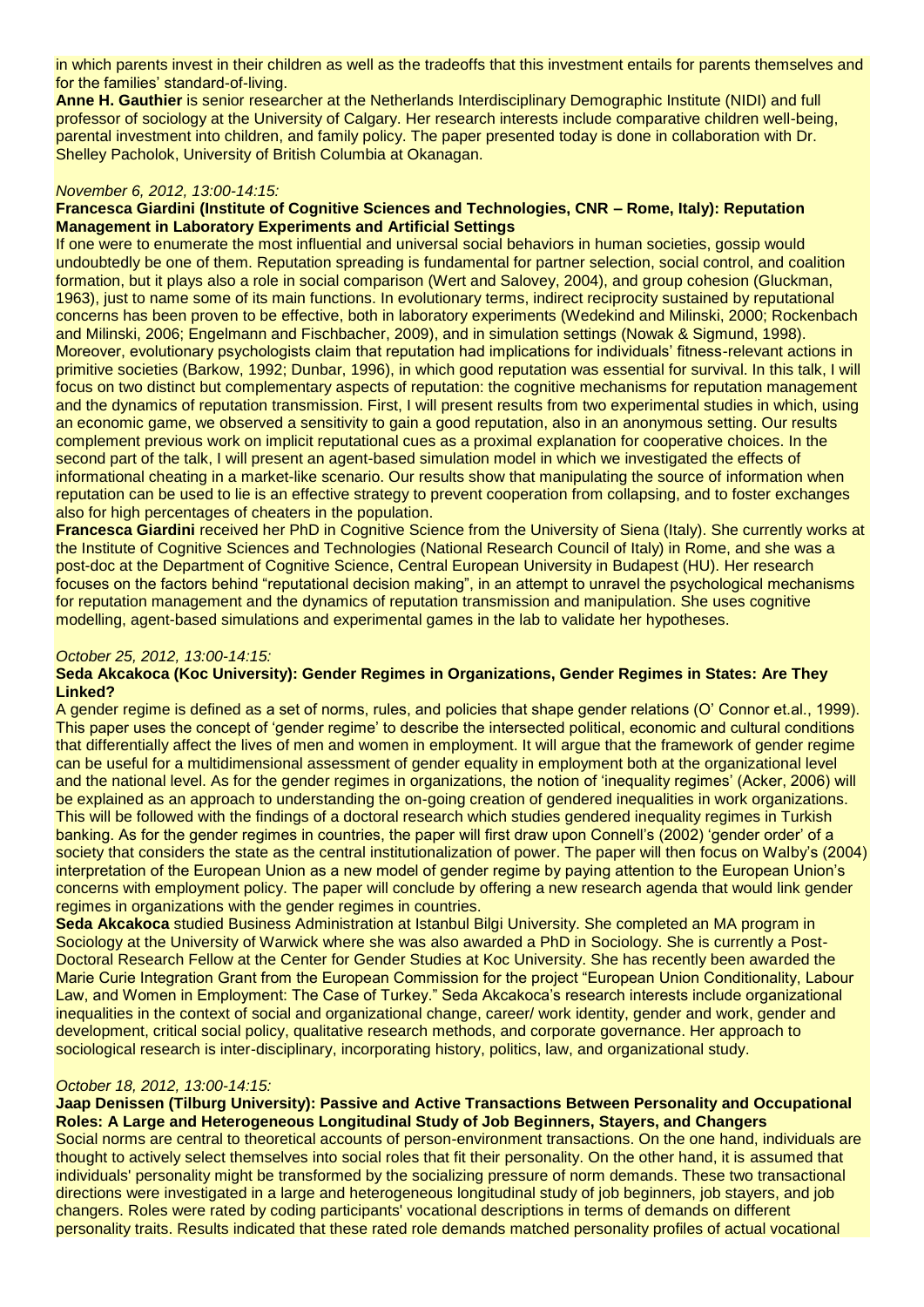representatives (person-environment fit), except for the trait of conscientiousness. Personality role demands were temporally consistent even when individuals changed jobs. In addition, substantial selection effects were found for both job beginner and job changers, whereas there was also evidence for somewhat smaller socialization effects, especially for those participants who did not change jobs. Depending on the trait and the sample that was investigated, traits that were associated with the selection of jobs were sometimes amplified by corresponsive socialization effects, a process that might account for the formation of social niches contributing to personality stability. **Jaap Denissen** was appointed as full professor of developmental psychology at Tilburg University in 2012. Before this, he worked as Junior Professor of Personality Development at Humboldt University of Berlin, and as a postdoc at Utrecht University. His research interests focus on the interplay between individual and social factors in the evolutionary and ontogenetic development of personality, using a lifespan perspective. He is interested in individual differences in response to environmental features, as well as limits of consistency vs. change in people's adaptation to the environment.

#### *September 6, 2012, 13:00-14:15:*

#### **Pierre-Alexandre Balland (Utrecht University): The Dynamics of Technical and Business Networks in Industrial Clusters: Evidence from the Toy Valley in the Valencia Region**

Informal knowledge networks have often been regarded as a key ingredient behind the success of both high-tech regions and traditional industrial clusters. Yet few empirical studies have attempted to analyze the dynamics of networks within clusters, and little is known about why engineers or managers would share strategic knowledge between them, and with whom. In this paper, we address this issue by modeling the evolution of business and technical networks within a Spanish industrial cluster: the toy Valley in the Valencia region. We use recent statistical models of network dynamics to address the econometric issues implied by our research question and we model micro-level decisions of actors based on structural, proximity, and organizational variables to explain the macro-level dynamics of network structures. We find that (i) the technical network is more driven by cohesion while the business network is more driven by hierarchy, (ii) that different socio-cognitive forms of proximity determines the strength of ties between actors and (iii) that the two networks overlap but do not seem to directly co-evolve.

**Pierre-Alexandre Balland** is a post-doctoral researcher in economic geography and economics of innovation at Utrecht University, and he received his PhD in Economics at the University of Toulouse (France). In his research, Pierre-Alexandre applies a network approach to understand knowledge dynamics (emergence, transfer, diffusion of knowledge) and how it matters for the competitive advantage of organizations or regions.

#### *July 3, 2012, 15:30-16:45:*

## **William J. Burk (Radboud University Nijmegen): Selection and Socialization of Alcohol Use, Delinquency, and Depressive Symptoms across Adolescence**

It is generally acknowledged that adolescents select friends with similar problem behaviors, and that adolescent become more similar to their friends' problems over time. Less is known about when selection and socialization emerge, when these mechanisms peak, and when (or if) these mechanisms dissipate. This study provides a more complete account of the development of selection and socialization of three problem behaviors (alcohol intoxication, delinquency, and depressive symptoms) using a cross-sequential design of three age cohorts: early, middle, and late adolescents. Results generally suggest selection and socialization of externalizing behaviors were more robust than for depressive symptoms and that peer socialization was most robust during middle adolescence than in early or late adolescence. Findings are discussed in terms of various developmental models emphasizing the importance of peers on adolescent psychosocial functioning.

**William Burk** is an assistant professor of Developmental Psychology in the Behavioural Science Institute at Radboud University Nijmegen. He received his PhD at Florida Atlantic University (USA), and post-doctoral training at the Center of Developmental Research at Örebro University (Sweden). His research broadly concerns the impact of parental and peer relationships on psychosocial adjustment of children and adolescents.

#### *June 14, 2012, 12:30-14:00*

#### **Brent Simpson (University of South Carolina): Altruism and Homophily in Social Relations: Green Beard Selection or Dispositional Colorblindness?**

The *altruist detection* hypothesis holds that altruists have "green beards," identifiable tell-tale signs of disposition, which they use to find and selectively sort with each other. While previous work supports the hypothesis that people can intuit tell-tale signs of altruism in strangers, we do not know whether detection abilities affect social relations. Building on the theory of reciprocal altruism, we explain why we should not expect altruism homophily. Additionally, we address competing predictions from the altruist detection hypothesis and our own *dispositional* 

*colorblindness* hypothesis about the extent to which people know whether their friends are altruistic. Across three studies employing diverse methodologies and measures, we find virtually no altruism homophily. Moreover, we find that people are poor predictors of their friends' altruism and prosociality. These findings challenge the altruist detection hypothesis and suggest that human altruism must emerge through other means.

**Brent Simpson** is professor of Sociology at the University of South Carolina. He received his PhD in Sociology at Cornell University in 2001. His primary interests include altruism, cooperation, and other forms of prosocial behavior. His talk on power and perception in social networks has no relevance to any of these interests.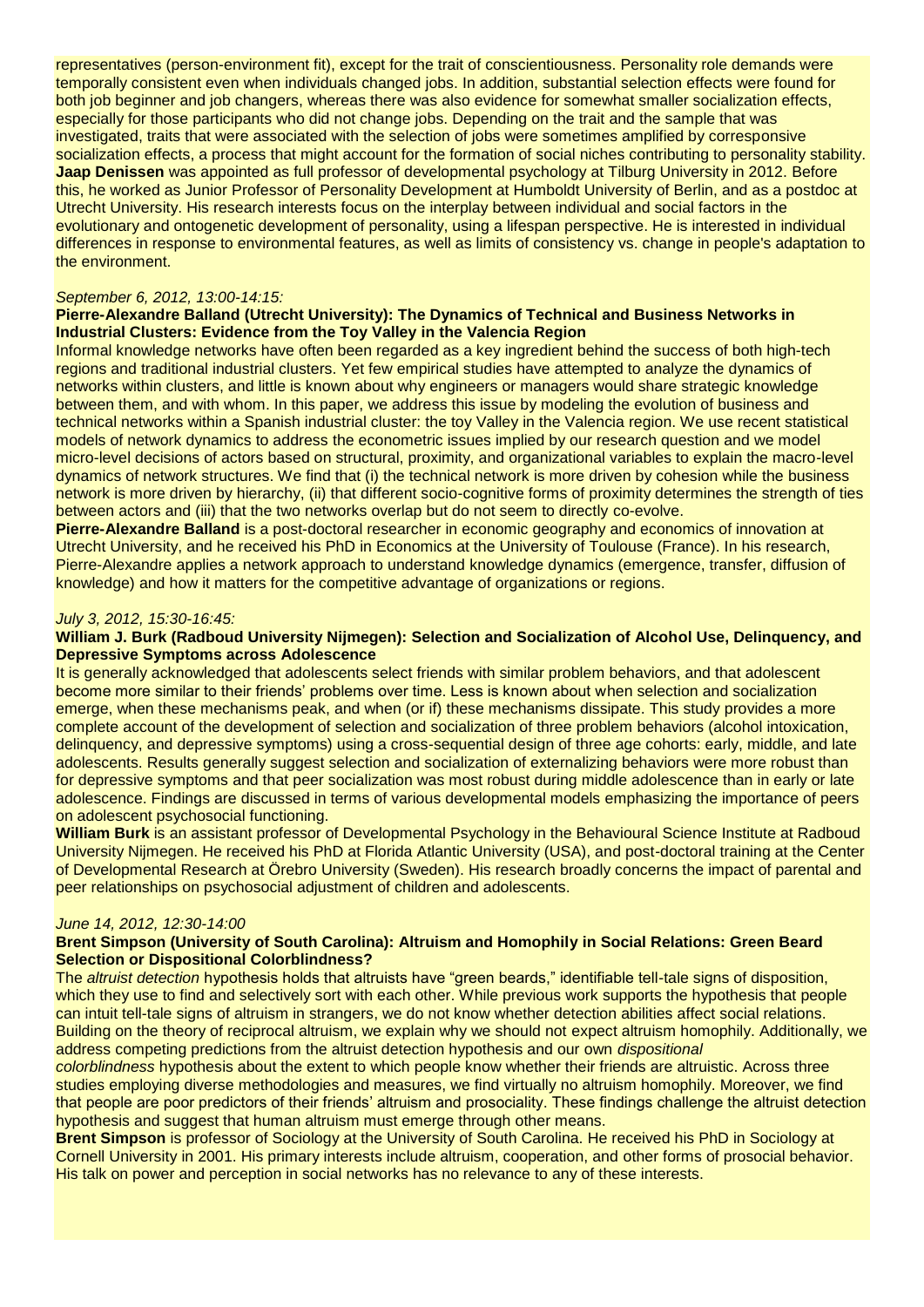#### *May 10, 2012, 13:00-14:15:*

#### **Tim Huijts (Utrecht University): The National Context of Health and Well-Being: A Specification of Mechanisms, Contexts, and Outcomes**

Social inequalities in health and well-being have been examined extensively in social epidemiology and medical sociology. During the last few years, it has been acknowledged that the national context affects health and well-being in addition to characteristics of the individual (e.g., SES and age) and the proximate social context (e.g., partners, parents, peers, and neighborhoods). Moreover, the strength of social inequalities in health and well-being depends strongly on national characteristics (e.g., health policy). This implies that micro-, meso-, and macro-level factors interact in affecting health and well-being, and that strategies to reduce social inequalities in health and well-being need to address all of these levels jointly. In this presentation, I present a theoretical framework outlining how the health and well-being of individuals is shaped by the interplay between individual and contextual characteristics. Additionally, I discuss the main limitations of existing work in this field: theoretical mechanisms linking the national context to health and well-being are often not clearly articulated, and national characteristics as well as health outcomes are often measured by unspecific typology measures (e.g., welfare regimes) or summary indicators (e.g., self-rated health). As a result of these limitations, scientific and policy implications of existing studies in this field are often limited. Five examples of recent published and unpublished work are used to demonstrate the possibilities and restrictions for making improvements in this line of research: (1) the interplay between individual and national social networks and health, (2) the role of economic conditions in socioeconomic inequalities in health, (3) health systems and inequalities in mortality amenable to health care, (4) gender equity and the gender gap in depression, and (5) policy, economic development, and health damaging behaviour. Methodologically, I discuss the possibilities and limitations of using several multilevel regression methods in this type of research.

**Tim Huijts** is Assistant Professor of Sociology at Utrecht University / ICS. In April 2011 he defended his PhD thesis (cum laude) on social ties and health in a cross-national perspective at the Radboud University Nijmegen. His research interests include health inequalities, multilevel analysis, health damaging behaviour, health and family policy, and societal openness and mobility. He published in international journals such as the Bulletin of the World Health Organization, European Journal of Public Health, European Sociological Review, Journal of Health and Social Behavior, Social Science & Medicine, and Sociology of Health and Illness.

#### *March 15, 2012, 13:00-14:15:*

#### **Gwen van Eijk (Leiden University): Bridges and Brokers of Social Capital and Network Inequality**

Researchers of social capital debate about what kinds of ties provide access to resources (the ties that we can label as social capital): how to identify the most useful and effective ties? This question leads back to distinctions between bonding and bridging (Putnam) and between strong and weak (Granovetter). According to these conceptualizations, bridging and weak ties are more useful for, and effective in, accessing resources. However, this dichotomy makes less sense considering that (especially nowadays) many personal networks consist of (partly) separated clusters, organized around work, leisure, family and other activities. Furthermore, data from an intensive survey on personal networks and social capital (n=195) shows that both strong and weak ties provide access to resources. Building on Burt's concept of 'brokerage', I explain how bonding and strong ties can also function as 'brokers' (providing access to resources). Brokers may be sociable or setting-specific ties and this matters for how resources are (likely) exchanged: either through relationship closeness or through setting-embeddedness. This alternative conceptualization of access to resources is valuable because it helps understand network inequality. In this presentation I look into class inequality of potential social capital.

**Gwen van Eijk** is Assistant Professor at the Institute for Criminal Law and Criminology, Leiden University. She obtained her PhD (cum laude) in 2010 at the Delft University of Technology. Her thesis is an intensive mixed-methods study on the relation between neighbourhood composition and network inequality (published as Unequal networks. Spatial segregation, relationships and inequality in the city, IOS Press, 2010).

#### *March 5, 2012, 14:00-15:15:*

## **Wendy Manning (Bowling Green State University, USA): Premarital Cohabitation and Marital Dissolution: An Examination of Recent Marriages**

An ongoing question remains for American family researchers: Why does a positive association between cohabitation and marital dissolution exist when one of the primary reasons to cohabit is to test relationship compatibility? Drawing on recently collected data from the 2006 – 2008 National Survey of Family Growth, we examined whether premarital cohabitation experiences were associated with marital instability among a recent contemporary (married since 1996) marriage cohort of men ( $n = 1,483$ ) and women ( $n = 2,003$ ). We found that a dichotomous indicator of premarital cohabitation was in fact not associated with marital instability among women and men. These findings are consistent with a diffusion perspective. Furthermore, among cohabitors, marital commitment prior to cohabitation (engagement or definite plans for marriage) is tied to lower hazards of marital instability among women, but not men. This research contributes to our understanding of cohabitation, marital instability, and broader family change.

**Wendy Manning** is a Professor in the Department of Sociology at Bowling Green State University. She is the Co-Director of the National Center for Family and Marriage Research and Director of the Center for Family Demographic Research. She is a family demographer with a research emphasis on union formation and stability and relationships among adolescents as well as adults. She is the co-principal investigator on NIH funded grant, Counting Families: Household Matrices with Multiple Family Members, as well as funded projects on young adult and teen dating relationships and the meaning of cohabiting unions in the U.S. She has served as the President of the Association of Population Centers, Vice-President of the Population Association of America, and the Chair of the American